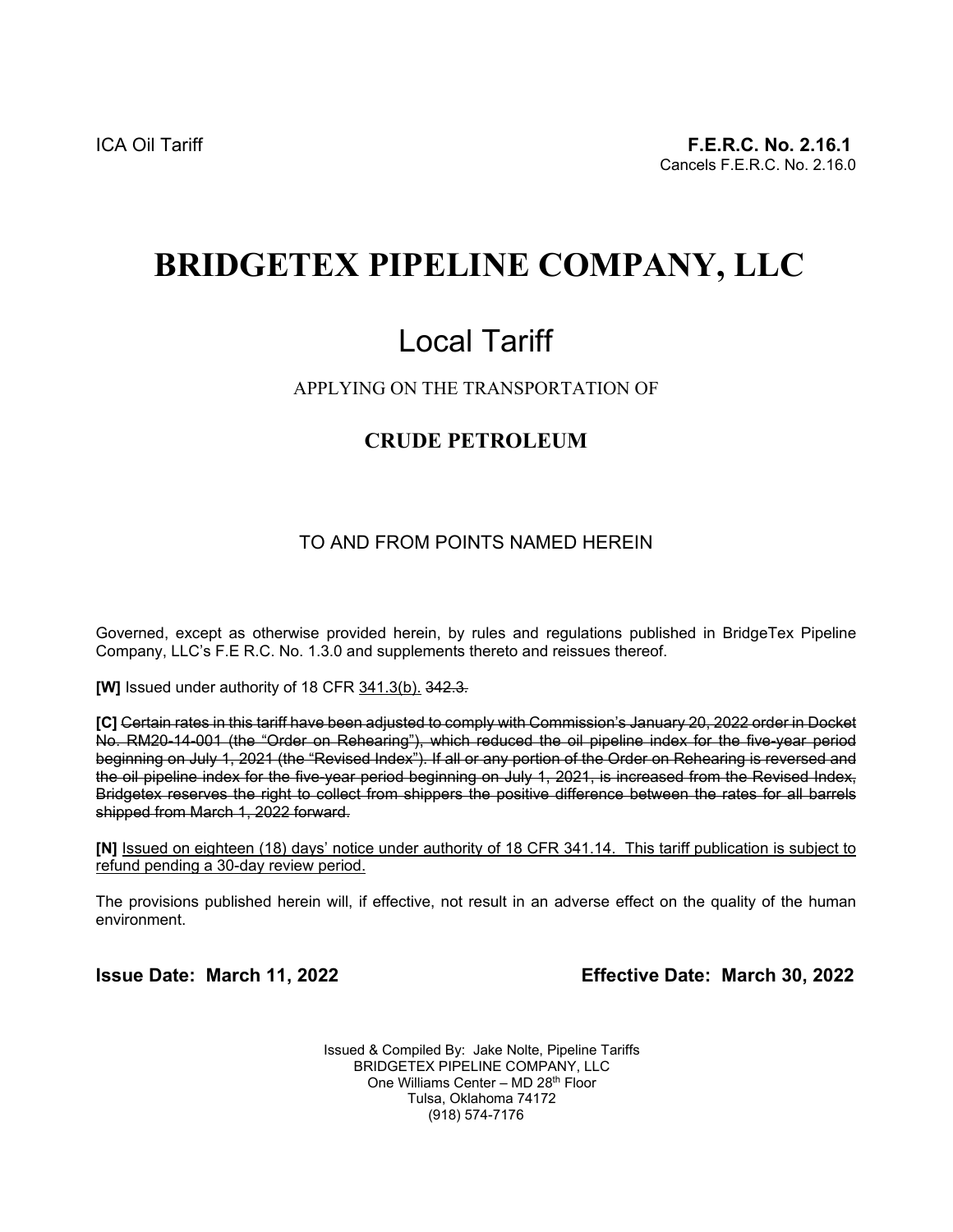### **TABLE OF RATES**

All Rates are for pipeline transportation only. **[U]** Unchanged. All rates are unchanged.

| <b>FROM</b><br>(Origin)<br>(Note 1) | ΤO<br>(Destination)<br>(Note 2)                                                                                                                                 | Local /<br><b>Committed Shipper Rates</b><br><b>Uncommitted</b><br>(Notes 4 and 7)<br><b>Shipper Rate</b> |                            |                                                                                  |                                                           |
|-------------------------------------|-----------------------------------------------------------------------------------------------------------------------------------------------------------------|-----------------------------------------------------------------------------------------------------------|----------------------------|----------------------------------------------------------------------------------|-----------------------------------------------------------|
|                                     |                                                                                                                                                                 | <b>Rate in Cents</b><br>per barrel of 42<br><b>U.S. Gallons</b>                                           | Tier<br>Level              | <b>Range of</b><br><b>Daily Contract</b><br>Volume<br><b>Commitment</b><br>(bpd) | <b>Rates in Cents</b><br>per barrel of<br>42 U.S. Gallons |
| Colorado<br>City, TX                | <b>Houston Gulf Coast</b><br>area:<br>East Houston<br>$\bullet$<br>Speed Junction<br>$\bullet$<br>Genoa Junction<br>$\bullet$<br><b>Texas City</b><br>$\bullet$ | 414.34<br>(Note 3)                                                                                        | (Note 5)                   | $10,000 - 30,000$                                                                | 438.44                                                    |
|                                     |                                                                                                                                                                 |                                                                                                           | $\overline{2}$<br>(Note 6) | $100,000 - 200,000$                                                              | 271.74                                                    |

#### **NOTES APPLICABLE TO TABLE OF RATES**

- **Note 1:**The Origin ("Origin") for this Tariff is the inlet flange to the Carrier Facilities located in Colorado City, Texas.
- **Note 2:**The Destination ("Destination") for this Tariff is the Houston Gulf Coast area, which includes any of the following delivery points that are connected to and capable of receiving Crude Petroleum from Carrier's pipeline facilities:
	- (a) **East Houston:** That certain delivery location into Carrier's tankage at Magellan's East Houston Terminal located at 7901 Wallisville Road, Houston, Texas.
	- (b) **Speed Junction:** That certain delivery station located at 1313 W. Pasadena Freeway, Pasadena, Texas 77506.
	- (c) **Genoa Junction:** That certain delivery station located at the connection point with third party facilities, approximately 5.6 miles due south of Speed Junction.
	- (d) **Texas City:** Those certain delivery stations in the Texas City, Texas area, which provide direct access to Valero's Texas City Refinery and Marathon's Texas City refineries.

**Note 3:**The "Local/Uncommitted Shipper Rate" set forth in the Table of Rates applies to those shippers that have not entered into a Transportation Services Agreement ("TSA") with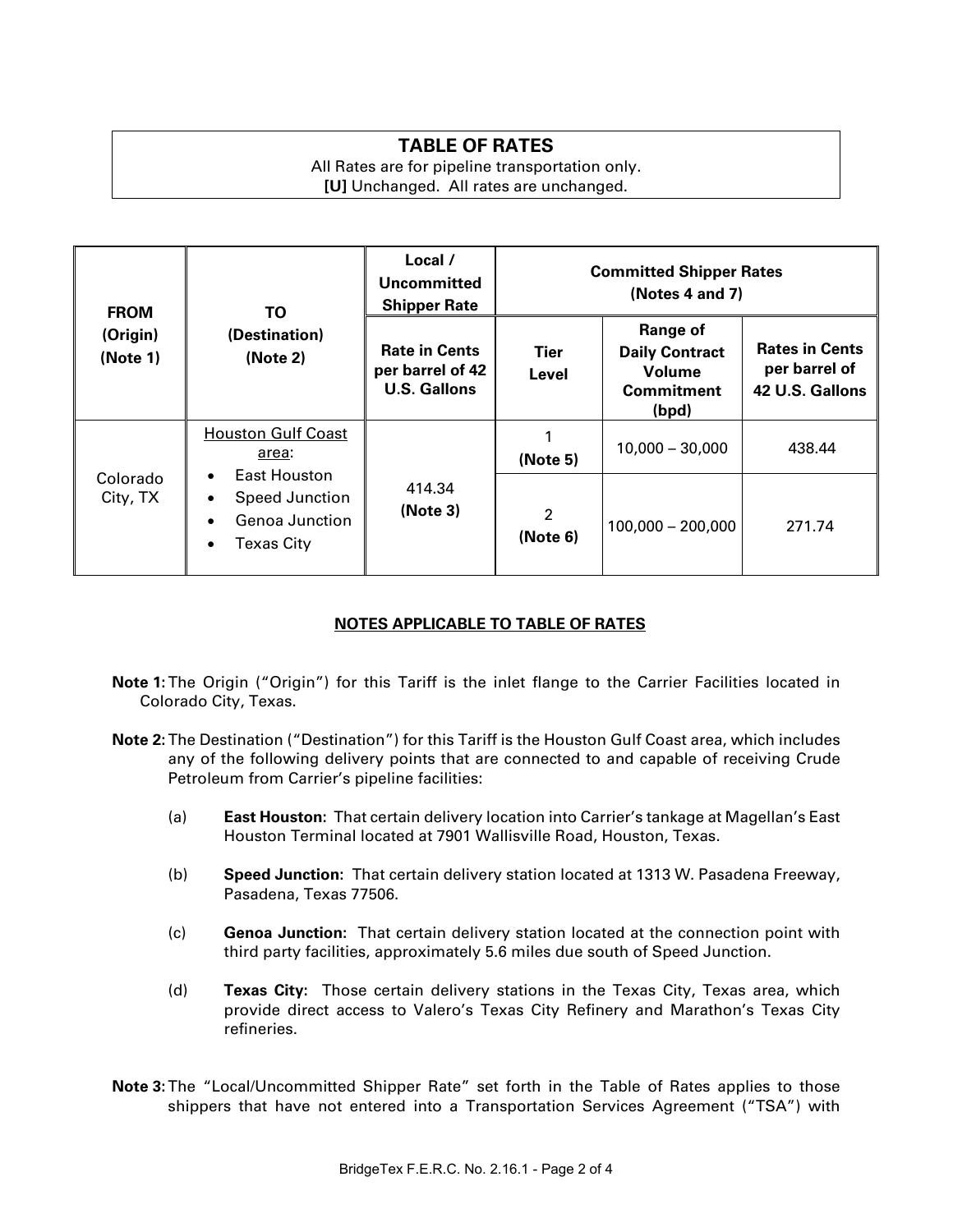Carrier during the open season held by Carrier beginning in June, 2012 or the supplemental open season held by Carrier beginning in July, 2014 and to Committed Shippers, as described in Notes 5 and 6 below.

- **Note 4:**The "Committed Shipper Rates" set forth in the Table of Rates are available to those shippers that entered into a TSA with Carrier during the open season held by Carrier beginning in June, 2012 or the supplemental open season held by Carrier beginning in July, 2014 and committed therein to ship the specified amount of Crude Petroleum per day ("Daily Volume Commitment") from the Origin to the Destination specified above for a specified term ("Committed Shipper").
- **Note 5:**The Tier 1 Firm Committed Shipper Rate is available to Committed Shippers who committed in a TSA to ship, for a term of at least seven (7) years, a volume of Crude Petroleum in the indicated volume range at a rate that is higher than the rate available to Uncommitted Shippers, as well as higher than the rate available to Tier 2 Committed Shippers. The volumes of Crude Petroleum shipped by Tier 1 Committed Shippers are not subject to prorationing under Item 150 of Carrier's Rules and Regulations tariff under normal operating conditions. The Local/Uncommitted Shipper Rate shall apply to volumes shipped by Tier 1 Committed Shippers, on a monthly basis, in excess of such shipper's Daily Volume Commitment.
- **Note 6:**The Tier 2 Committed Shipper Rate is available to Committed Shippers who committed in a TSA to ship a volume of Crude Petroleum in the indicated volume range for a term of at least ten (10) years. The Tier 2 Committed Shipper Rate is also available to such Committed Shippers shipping volumes, on a monthly basis, of up to 10% in excess of the Shipper's Daily Volume Commitment on a space-available basis. The Local/Uncommitted Shipper Rate shall apply to volumes shipped by Tier 2 Committed Shippers, on a monthly basis, in excess of 110% of the shipper's Daily Volume Commitment.
- **Note 7:** All volumes of Crude Petroleum shipped by Carrier on behalf of a Committed Shipper during a Contract Quarter (defined below) from the Origin to the Destination under this Tariff will apply towards the Committed Shipper's "Minimum Contract Quarterly Volume Commitment," which is equal to the Committed Shipper's Daily Contract Volume Commitment multiplied by the number of days in the applicable Contract Quarter. A "Contract Quarter" is defined for purpose of a TSA to be a three-month period beginning on January 1, April 1, July 1, or October 1 of a calendar year (with a potential "stub quarter" during the first quarter following the Service Commencement Date.)

#### **PAYMENTS AND DEFICIENCY PAYMENTS UNDER TSA**

1. For each Contract Quarter a Committed Shipper is responsible for making a Minimum Quarterly Payment ("MQP") to Carrier, which equals the amount, in dollars, of the product of (a) the Committed Shipper's "Daily Actual Volume Commitment," which is (i) the Committed Shipper's Minimum Contract Quarterly Volume Commitment, reduced to account for any Barrels of Crude Petroleum that the Committed Shipper properly tendered to Carrier during the Contract Quarter but that Carrier was unable to transport for any reason, including but not limited to force majeure and/or prorationing (the "Minimum Actual Quarterly Volume Commitment"), divided by (ii) the number of days in the Contract Quarter; multiplied by (b) the number of days in such Contract Quarter; multiplied by (c) the Committed Shipper Rate applicable to such Daily Actual Volume Commitment, in effect for each such calendar day during such Contract Quarter.